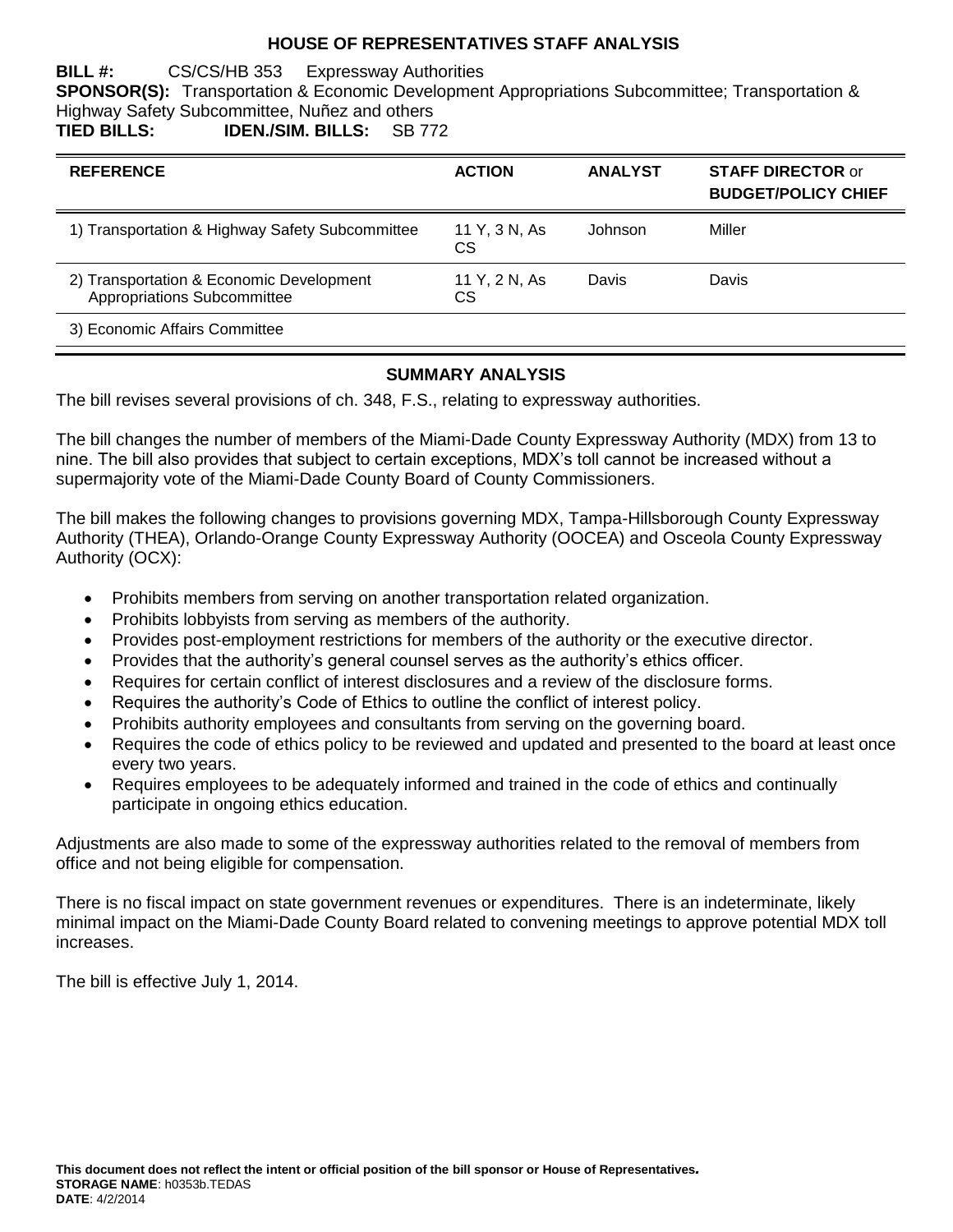### **FULL ANALYSIS**

## **I. SUBSTANTIVE ANALYSIS**

### A. EFFECT OF PROPOSED CHANGES:

### **Current Situation**

### **Miami-Dade County Expressway Authority**

The Florida Expressway Authority Act (Act), codified in part I of Ch. 348, F.S., <sup>1</sup> authorizes any county or two or more contiguous counties with in a single Department of Transportation (DOT) district to by resolution adopted by the board of county commissioners, form an expressway authority which shall be an agency of the state.<sup>2</sup> The Miami-Dade County Expressway Authority (MDX) is the only expressway authority created under the Act.<sup>3</sup>

MDX is an agency of the state created pursuant to the Act. It was created by the Miami-Dade County Commission, in 1994, pursuant to Chapter 2 Article XVIII of the Miami-Dade County Code of Ordinances.<sup>4</sup>

MDX's system consists of the following roadways in Miami-Dade County:

- Airport Expressway (SR 112):
- Dolphin Expressway (SR 836);
- Don Shula Expressway (SR 874);
- Snapper Creek Expressway (SR 878); and
- Gratigny Parkway (SR 924).

MDX's board consists of 13 members, seven of whom are appointed by the Miami-Dade County Commission and five of whom are appointed by the Governor. The  $13<sup>th</sup>$  member is DOT's district six secretary, who is an ex-officio voting member.<sup>5</sup>

#### **Tampa-Hillsborough County Expressway Authority**

The Tampa Hillsborough County Expressway Authority (THEA) is created in part II of ch. 348, F.S.,<sup>6</sup> and has the purposes of and has the power to construct, reconstruct, improve, extend, repair, maintain, and operate an expressway system in Hillsborough County.<sup>7</sup> THEA owns and operates the Lee-Roy Selmon Expressway, a 15-mile, four-lane limited-access road in Hillsborough County.

### **Orlando Orange County Expressway Authority**

The Orlando Orange County Expressway Authority (OOCEA), created in part III of ch. 348, F.S.,<sup>8</sup> currently serves Orange County and is authorized to construct, operate, and maintain roads, bridges, avenues of access, thoroughfares, and boulevards in the county, as well as outside the jurisdictional boundaries of Orange County with the consent of the county within whose jurisdiction the activities occur.<sup>9</sup>

The OOCEA currently owns and operates 105 centerline miles of roadway in Orange County, which includes:

 $\overline{a}$ 

 $^1$  Part I of ch. 348, F.S., consists of ss. 348.0001 through 348.0012, F.S.

 $2$  S. 348.0003(1), F.S.

<sup>&</sup>lt;sup>3</sup> While MDX is the only authority created pursuant to the Act, Part V of ch. 348, F.S., creating the Osceola County Expressway Authority contains numerous references to the Act.

<sup>&</sup>lt;sup>4</sup> A copy of the ordinance is available at *http://mdxway.com/about/history* (Last visited December 2, 2013).

<sup>&</sup>lt;sup>5</sup> S. 348.0003(2)(d), F.S.

 $^6$  Part II of ch. 348, F.S., consists of ss. 348.50 through 348.70, F.S.

 $<sup>7</sup>$  S. 348.53, F.S.</sup>

 $^8$  Part III of ch. 348, F.S., consists of ss. 348.751 through 348.765, F.S.

**STORAGE NAME**: h0353b.TEDAS **PAGE: 2** <sup>9</sup> S. 348.754(2)(n), F.S.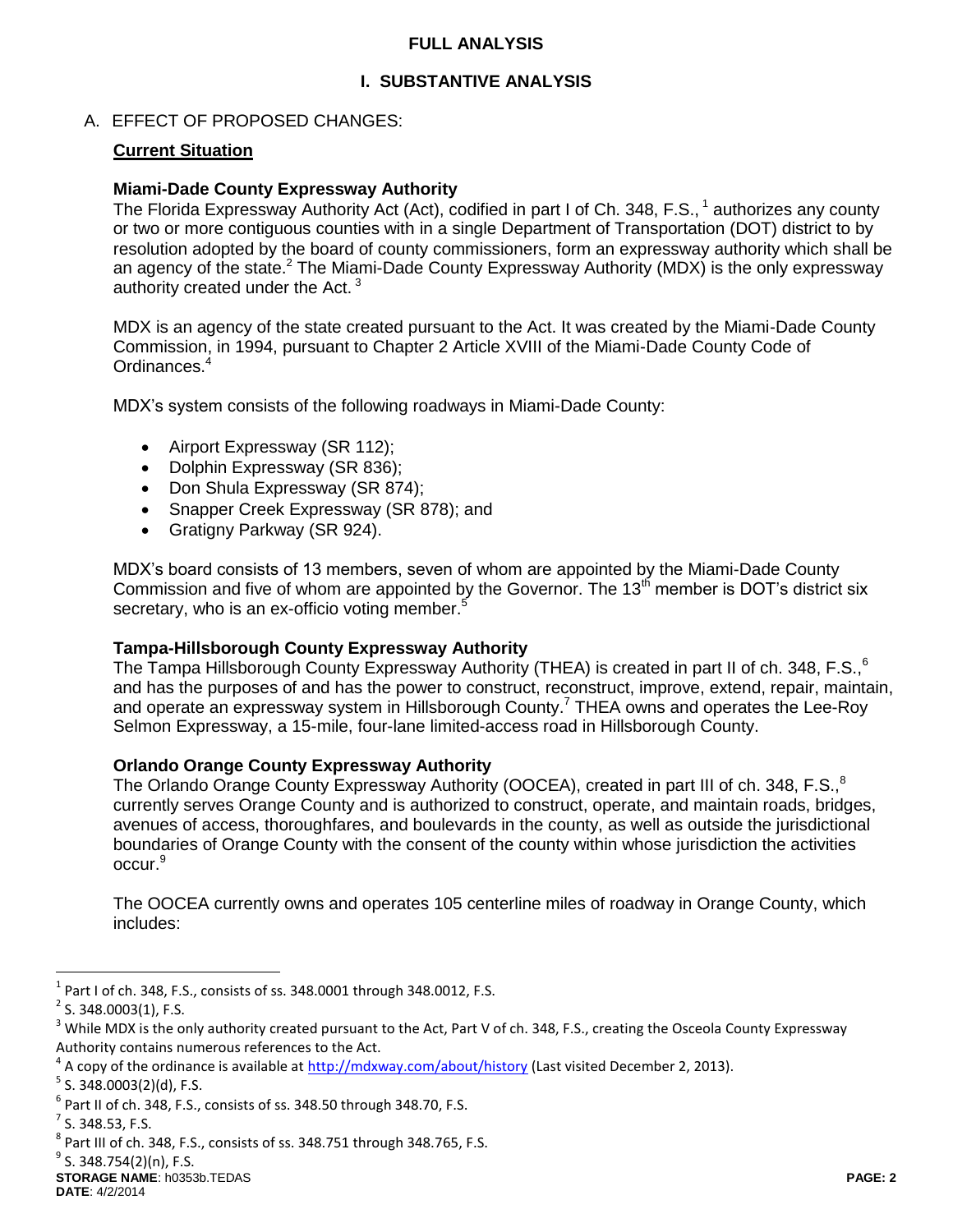- 22 miles of the Spessard L. Holland East-West Expressway (SR 408);
- 23 miles of the Martin Andersen Beachline Expressway (SR 528);
- 33 miles of the Central Florida GreeneWay (SR 417);
- 22 miles of the Daniel Webster Western Beltway (SR 429); and
- 5 miles of the John Land Apopka Expressway (SR 414).

# **Osceola County Expressway Authority**

Created in 2010, as part V of ch. 348, F.S., $^{10}$  the Osceola County Expressway Authority (OCX) currently serves Osceola County and has the purposes and powers identified in the Florida Expressway Authority Act,<sup>11</sup> including the power to acquire, hold, construct, improve, maintain, operate, and own an expressway system.<sup>12</sup> OCX is not currently operating any facility and has no funding or staffing. However, it has recently begun construction of the Poinciana Parkway.

## **Proposed Changes**

## **Miami-Dade County Expressway Authority (Sections 1 and 2)**

The bill amends s. 348.0003(d), F.S., revising the membership of MDX. The number of board members is reduced from 13 to nine. Four members are appointed by the governing body of the county. Four members are appointed by the Governor. The ninth member is DOT's district six secretary.

The bill amends s. 348.0004(2)(e)., F.S., providing that notwithstanding any other provision of law, but subject to any contractual requirements contained in documents securing any indebtedness outstanding on July 1, 2014, that is payable from tolls, in Miami-Dade County, any authority toll increase must first be approved by resolution adopted by a supermajority vote, consisting of one vote greater that the majority, of the governing board of the county.

## **Expressway Authorities (Sections 1, 3, 4, and 5)**

The bill amends the following sections to make changes related to membership and to ethics and accountability requirements for expressway authorities:

- s. 348.0003, F.S., relating to expressway authority; formation; membership;
- s. 348.52, F.S., relating to THEA;
- s. 348.753, F.S., relating to OOCEA; and
- s. 348.9952, F.S. relating to OCX.

### Membership

The bill provides that members of the authorities appointed by the governing board of the county or appointed by the Governor may not serve as a member of any other transportation-related board, commission, or organization while serving as a member of an authority.

The bill provides that a lobbyist<sup>13</sup> may not be appointed or serve as a member of the authority.

 $\overline{a}$ 

2. An employee of an agency or of a legislative or judicial branch entity acting in the normal course of his or her duties.

 $^{10}$  Part V of ch. 348, F.S., consists of ss. 348.9950 through 348.9961, F.S.

 $11$  Part I of ch. 348, F.S.

<sup>12</sup> S. 348.0004, F.S.

 $13$  Section 112.3215(1)(h), F.S., defines "lobbyist" as "a person who is employed and receives payment, or who contracts for economic consideration, for the purpose of lobbying, or a person who is principally employed for governmental affairs by another person or governmental entity to lobby on behalf of that other person or governmental entity. "Lobbyist" does not include a person who is:

<sup>1.</sup> An attorney, or any person, who represents a client in a judicial proceeding or in a formal administrative proceeding conducted pursuant to chapter 120 or any other formal hearing before an agency, board, commission, or authority of this state.

<sup>3.</sup> A confidential informant who is providing, or wishes to provide, confidential information to be used for law enforcement purposes.

<sup>4.</sup> A person who lobbies to procure a contract pursuant to chapter 287 which contract is less than the threshold for CATEGORY ONE as provided in s. 287.017."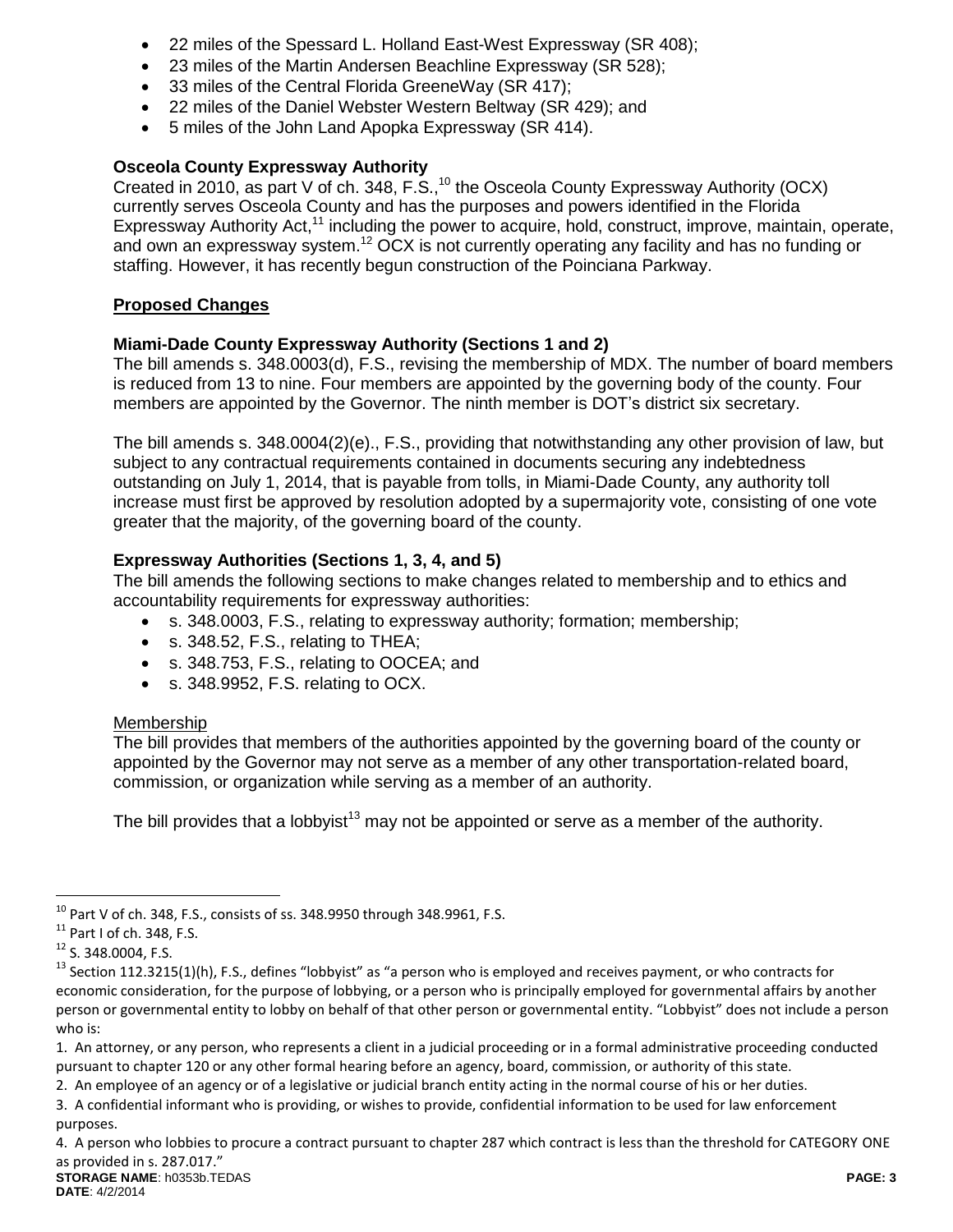The bill also updates provisions in these sections of statute regarding removal of members from office and that members of the authority do not receive compensation, but are entitled to the reimbursement of necessary expenses.<sup>14</sup>

## Ethics and Accountability

The bill prohibits a member or executive director of an authority from doing the following:

- Personally representing another person or entity before the authority for compensation for two years following vacation of his or her position.
- After retirement or termination, have an employment or contractual relationship with a business entity other than an agency<sup>15</sup> in connection with a contract in which the member or executive director personally and substantially participated through decision, approval, disapproval, recommendation, rendering of advice, or investigation while he or she was a member of the authority.
- A violation of the subsection is punishable in accordance with s. 112.317, F.S.<sup>16</sup>

Each authority's general council serves as its ethics officer.

Each authority's board members, employees, and consultants who hold positions that may influence authority decisions are required to refrain from engaging in any relationship that may adversely affect their judgment in carrying out authority business. The bill requires the following disclosures to be made annually on a disclosure form to prevent conflicts of interest and to preserve the integrity and transparency of the authority to the public:

- Any relationship a board member, employee, or consultant has which affords a current or future financial benefit to such board member, employee, or consultant, or to a relative or business associate of such board member, employee, or consultant, and which a reasonable person would conclude has the potential to create a prohibited conflict of interest.
- Whether a relative of such board member, employee, or consultant is a registered lobbyist, and if so, the names of such lobbyist's clients. Such names shall be provided in writing to the ethics officer.
- Any and all interests in real property that such board member, employee, or consultant has, or that a relative, principal, client, or business associate of such board member, employee, or consultant has whenever such real property is located within or within a one-half mile radius of, any actual or prospective authority roadway project. The executive director is required to provide a corridor map and a property ownership list reflecting the ownership of all real property within the disclosure area, or an alignment map with a list of associated owners to all board members, employees, and consultants.

The required disclosure forms must be reviewed by the ethics officer, or if a form is filed by the general counsel, by the executive director.

The bill requires each authority's code of ethics to outline the conflict of interest policy.

The bill prohibits authority employees and consultants from serving on the governing body of the authority while employed by or under contract with the authority.

 $\overline{a}$ 

 $14$  The reimbursement of expenses is provided in s. 112.061, F.S.

<sup>&</sup>lt;sup>15</sup> Section 112.312(2), F.S., defines "agency" as "any state, regional, county, local, or municipal government entity of this state, whether executive, judicial, or legislative; any department, division, bureau, commission, authority, or political subdivision of this state therein; or any public school, community college, or state university."

**STORAGE NAME**: h0353b.TEDAS **PAGE: 4** <sup>16</sup> Section 112.317, F.S., contains penalties for violations of part III of ch. 112, F.S., relating to the code of ethics for public officers and employees. The possible penalties range from impeachment or removal from office, suspension or dismissal from employment, and loss of some portion of salary, to public censure and reprimand, a \$10,000 civil penalty, and restitution of any benefits received because of a violation.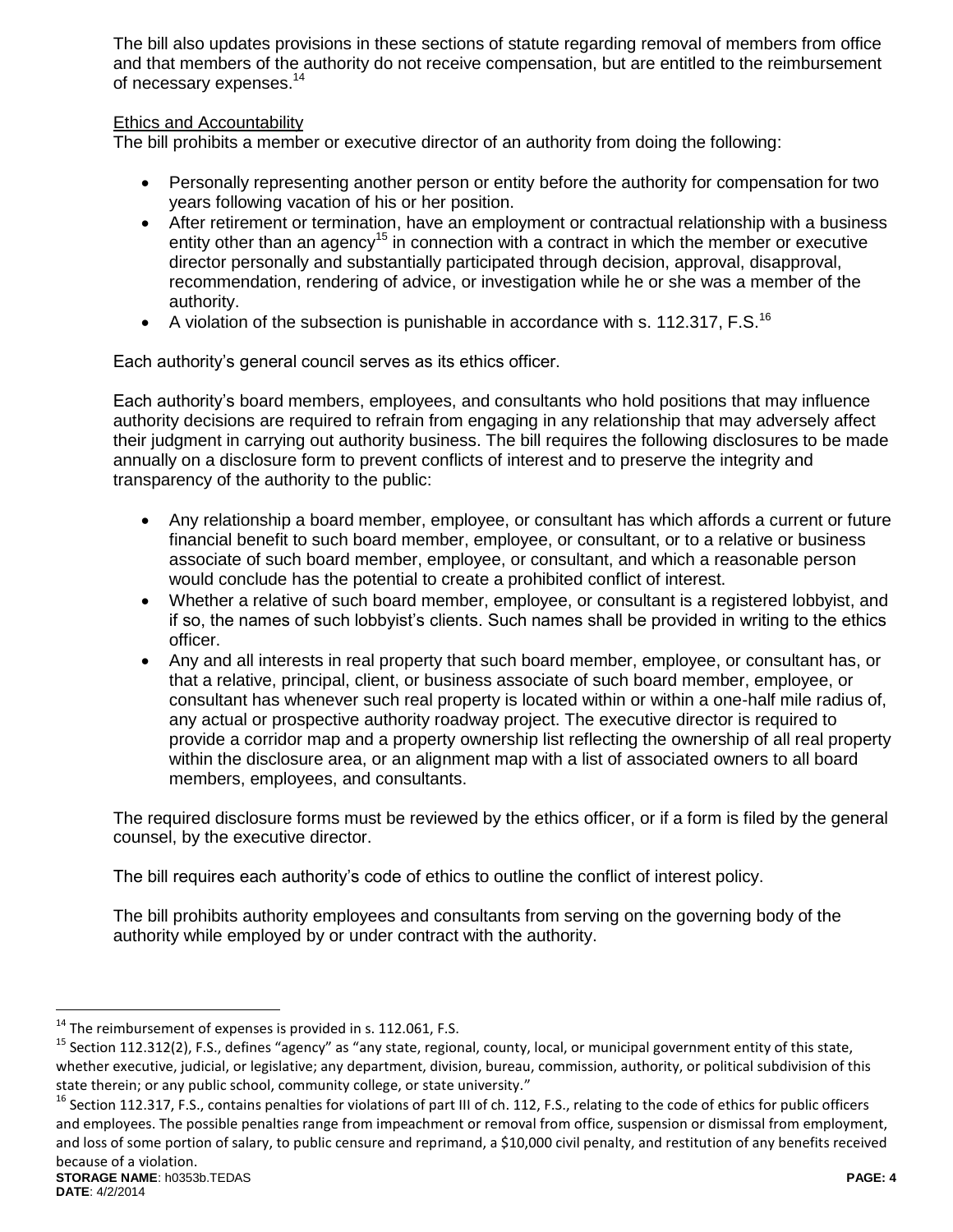The bill requires the code of ethics policy to be reviewed an updated by the ethics officer and presented for board approval at a minimum once every two years.

The bill requires that employees be adequately informed and trained on the code of ethics and continually participate in ongoing ethics education.

The bill requires the aforementioned Ethics and Accountability provisions are in addition to the requirements that authority members and the executive director are required to follow under Chapter 112. Violations of specific requirements are punishable in accordance with s. 112.317, F.S.

#### **Effective Date (Section 6)**

The bill is effective July 1, 2014.

- B. SECTION DIRECTORY:
	- Section 1 Amends s. 348.0003, F.S., relating to expressway authority; formation; membership.
	- Section 2 Amends s. 348.0004, F.S., relating to purposes and powers.
	- Section 3 Amends s. 348.52, F.S., relating to the Tampa-Hillsborough County Expressway Authority.
	- Section 4 Amends s. 348.753, F.S., relating to the Orlando-Orange County Expressway Authority.
	- Section 5 Amends s. 348.9952, F.S., relating to the Osceola County Expressway Authority.
	- Section 6 Provides an effective date.

#### **II. FISCAL ANALYSIS & ECONOMIC IMPACT STATEMENT**

### A. FISCAL IMPACT ON STATE GOVERNMENT:

1. Revenues:

None.

2. Expenditures:

None.

- B. FISCAL IMPACT ON LOCAL GOVERNMENTS:
	- 1. Revenues:

None.

2. Expenditures:

Indeterminate. To the extent MDX seeks to increase its toll rates, Miami-Dade County may incur some expenditures for county meetings and passing resolutions authorizing such increases. These costs should be minimal, however, because of the limited number of times that there are proposals to increase MDX tolls, and the approval process may likely be included as part of the normal commission meeting process of the county.

C. DIRECT ECONOMIC IMPACT ON PRIVATE SECTOR:

None.